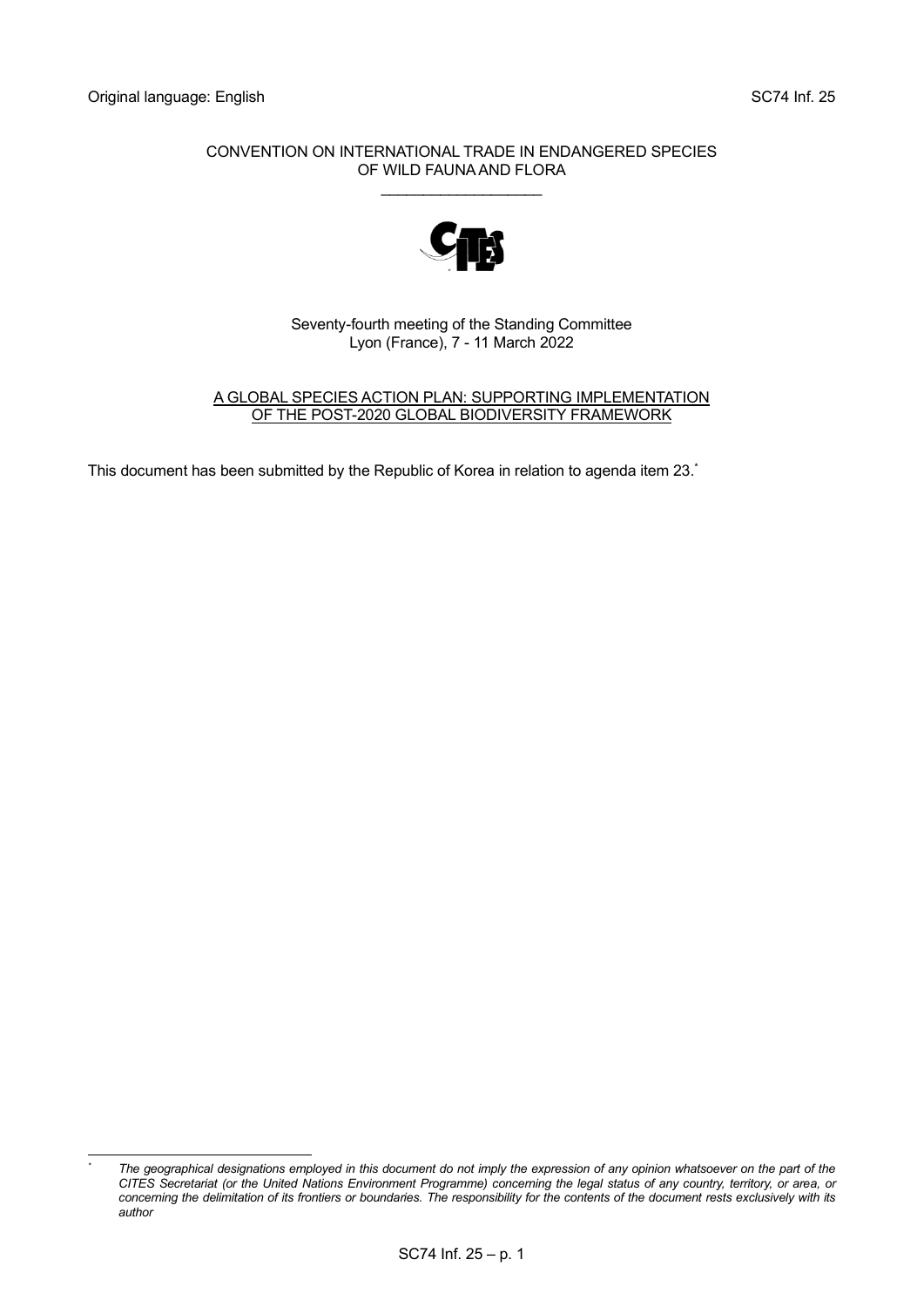# **A GLOBAL SPECIES ACTION PLAN: SUPPORTING IMPLEMENTATION OF THE POST-2020 GLOBAL BIODIVERSITY FRAMEWORK**

**The Global Species Action Plan (GSAP) identifies and provides guidance on the actions required under the proposed targets in the Post-2020 Global Biodiversity Framework in order to conserve and sustainably use wild species effectively. It is being developed by IUCN together with its Members, partners and the biodiversity-related conventions because species conservation is critical for the delivery of the entire Framework and the [Sustainable](https://sdgs.un.org/goals)  [Development Goals,](https://sdgs.un.org/goals) since equitable delivery of the benefits that nature provides to people relies on the constituent species that comprise ecosystems. As well as outlining the actions needed to achieve the sustained recovery of native species and their habitats, the GSAP provides a toolkit of resources to assist governments and other stakeholders in prioritizing and implementing actions to conserve species. The GSAP will for the first time outline a comprehensive programme of work for global species conservation.** 

## **What is the issue?**

Aichi Target 12 called for action to bring about the sustained recovery of threatened species, but this target has not been achieved and most species continue to move closer to extinction<sup>[1](#page-1-0)</sup>. More than 25% of species assessed on The IUCN Red List of Threatened Species™ are threatened, suggesting that one million species may already face extinction.

The destruction, degradation, and fragmentation of natural ecosystems/habitats, unsustainable and/or illegal harvest and trade, invasive alien species, pollution, climate change, and emerging infectious diseases are having a devastating impact on wild species and their habitats, as well as on humans. Genetic erosion poses a further threat to the resilience of many highly threatened wild species.

Many successful programmes on species conservation have been implemented. However, species' declines have not been comprehensively halted or reversed because the threats and drivers have not been addressed effectively or at sufficient scale, and conservation programmes are not fully integrated into wider government policy, economic and development sectors, spatial planning, and the day-to-day business of many government departments.

## **Why is a focus on species important?**

Species are one of the three components of biodiversity defined by the [Convention on Biological](https://www.cbd.int/)  [Diversity](https://www.cbd.int/) (CBD). The millions of terrestrial, freshwater, and marine species form the complex web of life that sustains the planet. Species are important for many reasons:

- Species and their interactions are the fundamental building blocks of ecosystems in all realms
- Species diversity and abundance are important for the integrity (intactness, functionality, and connectivity) and resilience of ecosystems
- Keystone species are essential to maintain ecosystem function
- Livelihoods and well-being of people in all parts of the world, including Indigenous Peoples and Local Communities (IPLCs) depend on viable populations of species and their sustainable use
- Wild species are the basis of fishing, forestry, agriculture, and essential food production
- The wild relatives of domesticated plants and animals are a repository of irreplaceable genetic material that sustain food security

<span id="page-1-0"></span> <sup>1</sup> [Global Biodiversity Outlook 5](https://www.cbd.int/gbo5)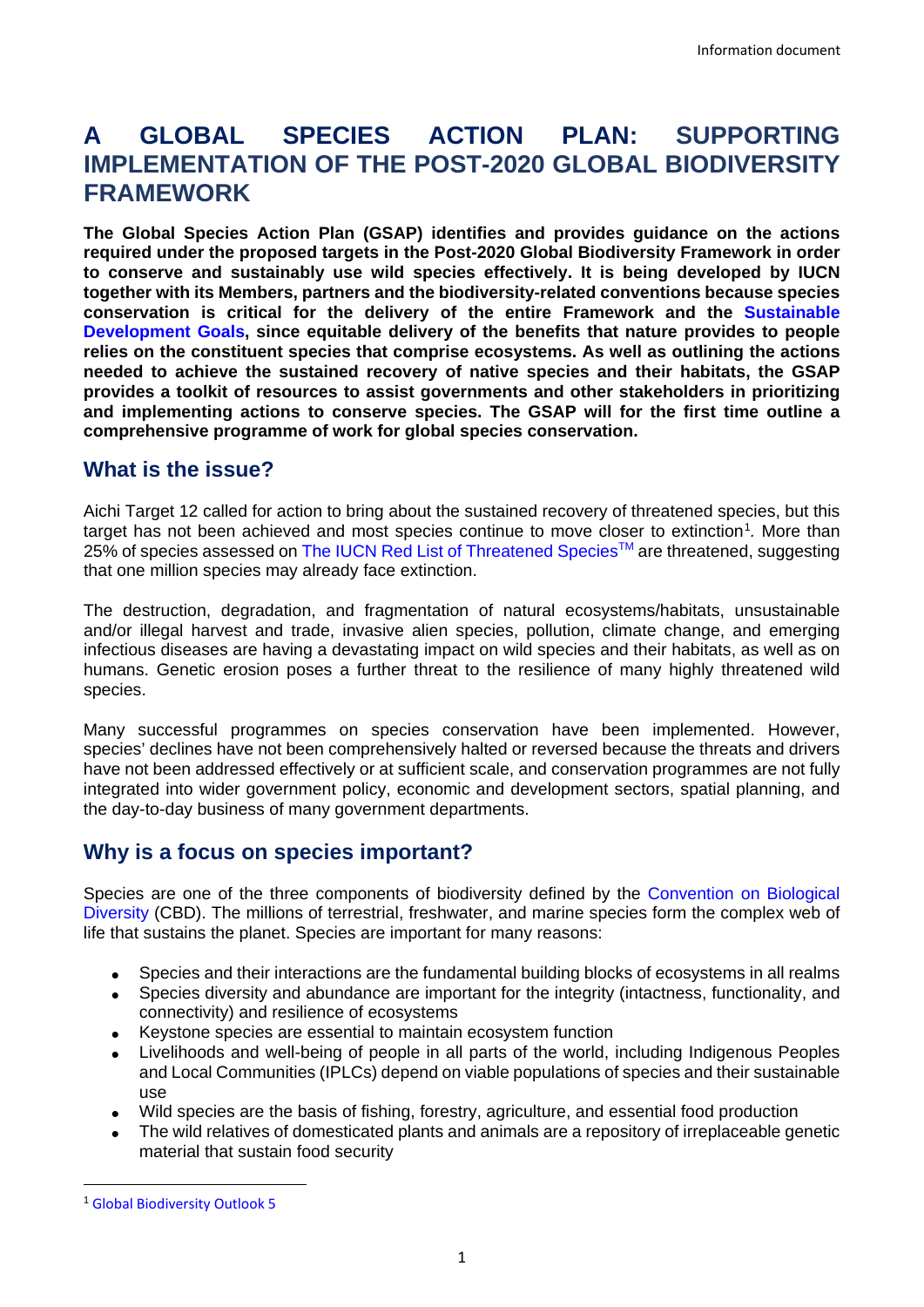• The vital role of protected areas, World Heritage Sites, Ramsar Sites, Biosphere Reserves and Other Effective Area-based Conservation Measures (OECM) in conserving ecosystems and ecosystem services depends on these sites retaining functional and intact populations of species

# **What can be done?**

It has been amply demonstrated that 'conservation works': Many species have been saved from extinction or had their status improved. Island species and ecosystems have recovered following eradication of invasive alien species, and habitats have been restored and re-wilded.

To prevent further extinctions, halt declines, and enable recovery of threatened and all other species, these efforts need to be scaled up, urgently and massively, to match the magnitude of threats and the underlying drivers. This will include maintaining and restoring the intactness, resilience and connectivity of ecosystems, spatial planning across broad landscape, catchment, and seascape scales; effective protection and management of important sites for species, ensuring that use of species is at environmentally sustainable levels and the benefits of use are equitably shared, and the alleviation or elimination of threats. Many species, including those at highest risk of extinction, will additionally require specific interventions, such as habitat management, translocation, reintroduction into the wild, demographic and/or genetic rescue, provision of breeding sites, ex-situ captive breeding or propagation, and others.

**IUCN, the Species Survival Commission, key partners, and the biodiversity-related conventions are developing the Global Species Action Plan (GSAP) to support implementation of the Post-2020 Global Biodiversity Framework. The GSAP outlines the actions required under all the proposed targets in the Post-2020 Global Biodiversity Framework in order to conserve species effectively. It is being developed because species conservation, sustainable use, and equitable sharing of the benefits are critical for the delivery of the entire Framework. As well as outlining the actions needed to achieve the sustained recovery of all species and their habitats, the GSAP will provide a toolkit of resources to assist governments and other stakeholders in implementing actions to conserve species. The GSAP will for the first time outline a comprehensive programme of work for species conservation aligned closely to the Post-2020 Global Biodiversity Framework.**

# **The Global Species Action Plan (GSAP)**

Mapping to the Post-2020 Global Biodiversity Framework, the GSAP highlights resources to support action to be implemented at global, regional, and national levels. Establishing linkages between these levels, and synergies between all actors - including governments, the private sector, and international donors - will be crucial.

Effective implementation of the GSAP – and the Post-2020 Global Biodiversity Framework as a whole – depends primarily on delivery at the **National** level, including:

- Updating NBSAPs to match and align to the scope and ambition of global targets
- Compiling National Red Lists and a Red List Index
- Developing and implementing national action plans for threatened species
- Integrating species conservation into all national spatial planning, decision-making, and development processes
- Conserving KBAs and all other important sites for species through an effectively and equitably managed and representative network of Protected Areas and OECMs

**Global** action is needed by all relevant stakeholders including IUCN, the UN biodiversity related conventions, Multilateral Environmental Agreements, International NGOs and donor agencies to: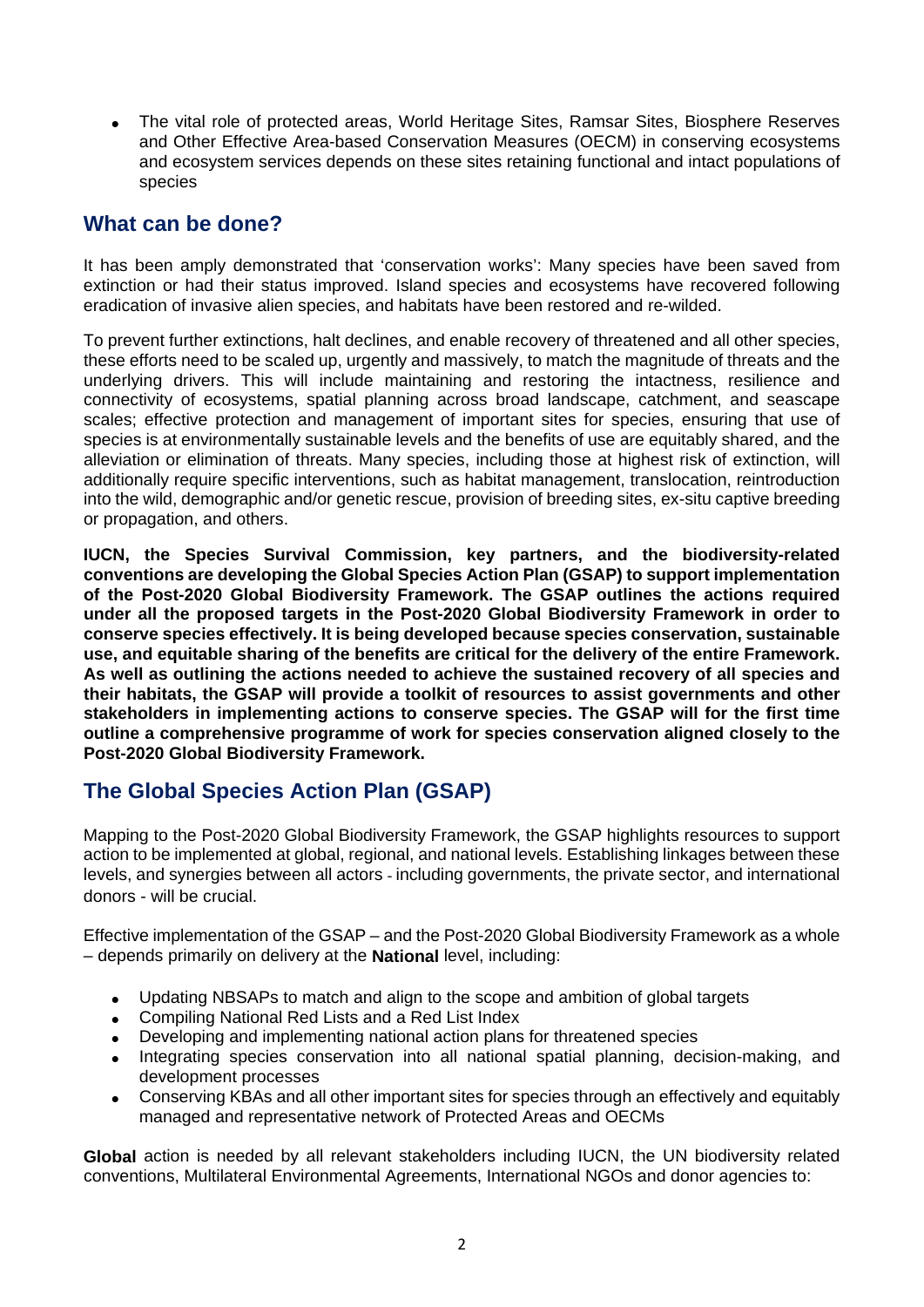- Build capacity and provide support for governments, especially megadiverse countries containing hundreds or thousands of threatened species, and the least developed countries with few resources
- Conduct global assessments of species status and extinction risk (through the IUCN Red List of Threatened Species and Green Status of Species)
- Maintain and update global biodiversity databases (including World Database on Protected Areas, World Database on Key Biodiversity Areas, Global Invasive Species Database)
- Provide strategic guidance on using global biodiversity datasets to determine which pressures and threats are most threatening to species in a country, and where they operate
- Develop and implement range-wide action plans for species, habitats, and ecosystems, including coordinated action for migratory species
- Address supranational threats, including climate change, disease, pollution, unsustainable wildlife use and illegal trade and harmful agricultural subsidies

**Regional** action is needed where appropriate political structures or policy mechanisms exist.

### **Who should take action?**

- Governments, investors, and financial institutions: Ensure that financial flows and development financing is based on safeguards ensuring positive impacts on threatened species and critical habitats;
- Technical agencies, Inter-Governmental Organizations and NGOs: provide tools, knowledge products and capacity support to assist stakeholders in species conservation
- Donors and the philanthropic community: increase substantially the resources invested in conservation and the sustainable use of species and support innovative mechanisms for financing species conservation;
- The private sector: make and deliver ambitious commitments to address impacts on species throughout production and supply chains;
- Zoos, botanical gardens, aquariums, and museums: scale up commitments to support the conservation of species in the wild
- All people, especially youth: advocate and speak up for species; appeal to political representatives to implement measures for species; contribute to the global programme to save species

#### **Support from the largest network of species scientists in the world**

IUCN's Species Survival Commission is a network of over 10,000 species experts who provide expertise to catalyse species conservation action and ensure that use of species is safe, legal, and sustainable. In October 2019, SSC Leaders, meeting in Abu Dhabi, 6-9 October 2019, agreed [the](https://www.iucn.org/commissions/species-survival-commission/get-involved/abu-dhabi-call-global-species-conservation-action)  [Abu Dhabi Call for Global Species Conservation Action.](https://www.iucn.org/commissions/species-survival-commission/get-involved/abu-dhabi-call-global-species-conservation-action) Now supported by over 170 civil society organisations from over 100 countries, this Call highlights the need for urgent and effective action to address the unprecedented, unsustainable, and growing detrimental impacts on wild species from human activities. It seeks to elevate species conservation holistically on the broader global agenda and stands ready to support a significant ramping up of species conservation in support of the achievement of the Post-2020 Global Biodiversity Framework.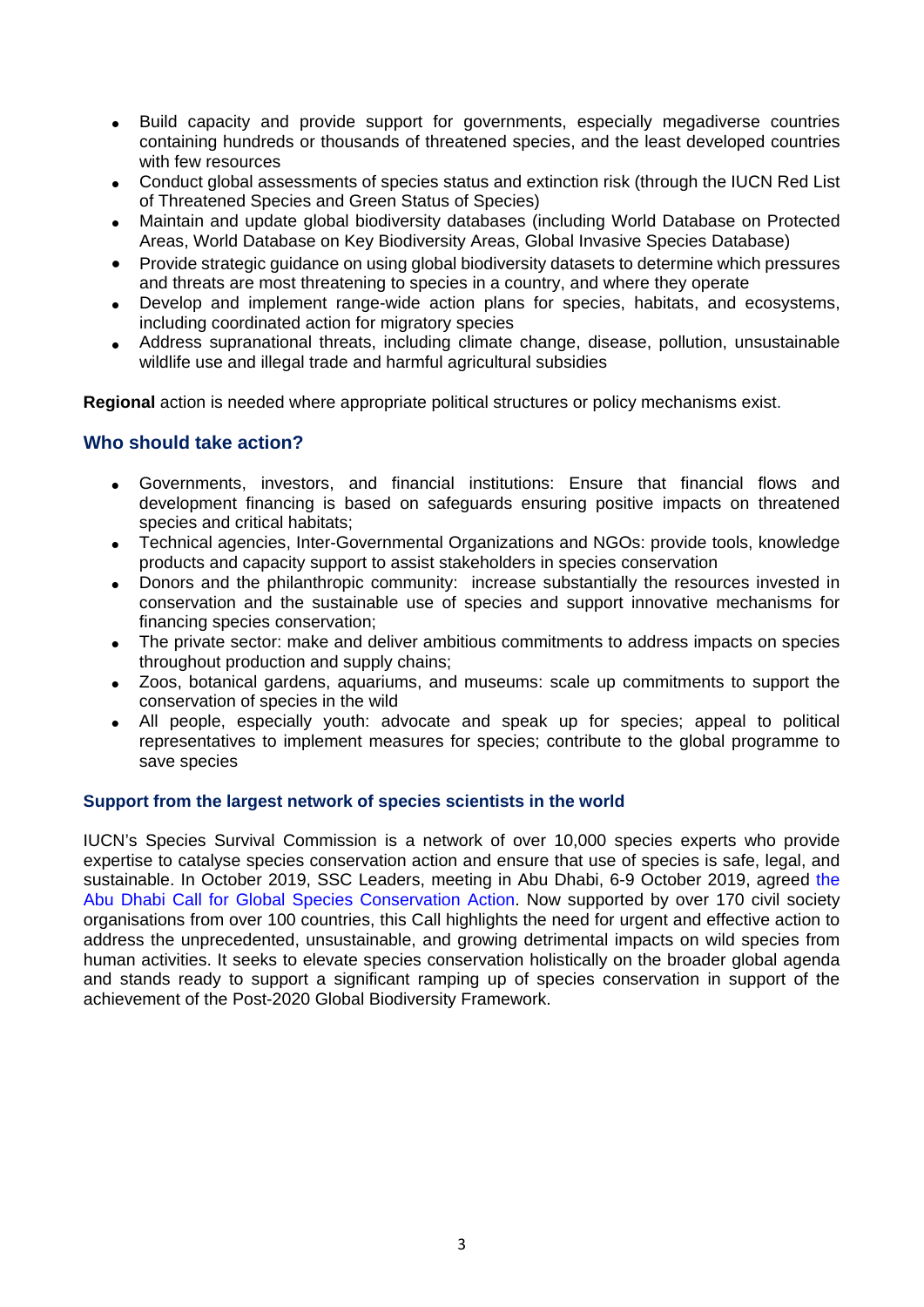#### **Annex 1: An example of identified GSAP Action and support tools and resources for Target 6 of the first draft of the Post-2020 Global Biodiversity Framework**

**GBF Target 6:** Manage pathways for the introduction of invasive alien species, preventing, or reducing their rate of introduction and establishment by at least 50 per cent, and control or eradicate invasive alien species to eliminate or reduce their impacts, focusing on priority species and priority sites

*GSAP Rationale: Invasive alien species are a major threat to native species, especially on islands and freshwater systems and their rates of introduction to new areas are showing no signs of slowing down. Managing the pathways of introduction, early detection, and rapid eradication are critical to preventing future negative impacts. The eradication or control of established invasive species can result in spectacular recovery of native species and habitats, and technological and methodological advances mean that such interventions are feasible at increasingly large scales*

#### **GSAP Action 6.1. Develop strategies, policy, and legislation to prevent and address impacts of IAS on native species and habitats**

#### *International and IUCN action:*

- Produce guidance for governments on the development of legislation, policy and strategies addressing invasive alien species at national level
- Provide technical guidance on prioritization of pathways and species, and on the eradication and control of IAS

#### *National and local action:*

- Include prevention, eradication, and control strategies in NBSAPs, with adequate financing for implementation
- Develop legislation to regulate intentional introductions, e.g. by banning import, possession, breeding of priority IAS

#### *Other action*:

• Develop private sector standards and guidance for the control of IAS, and management of their impacts

#### **GSAP Action 6.2. Identify priority pathways of introduction and their effective management to reduce the risk of introduction of IAS, particularly the most harmful species**

#### *International and IUCN action:*

- Collate information on the introductions of IAS, their impacts, and pathways of introduction
- Produce guidance and best practice on the management of pathways of introduction, and guidance on IAS regulation and management
- Develop voluntary codes of conduct with relevant sectors aimed at reducing risks of introductions of IAS

#### *National and local action:*

- Identify and prioritise pathways of introduction
- Develop and implement action plans for priority pathways of introductions
- Develop legislation that regulates intentional introductions, e.g. by banning trading, keeping, breeding of priority IAS. Use robust risk assessment process to identify species for regulation

#### **Other action**:

• Identify business operations that represent a risk in relation to the introduction of IAS, and management to reduce or mitigate them

### **Tools and resources to support implementation of these actions**

(All the tools and resources will be documented on an online toolkit, accompanied with text explaining what they are, why they are useful, how users can get the most out of them, and how they can seek further support from tools and resource providers.)

[Guidelines for invasive](https://www.iucn.org/theme/species/our-work/invasive-species/islands-ias-guidance) [species planning and](https://www.iucn.org/theme/species/our-work/invasive-species/islands-ias-guidance) [management on islands](https://www.iucn.org/theme/species/our-work/invasive-species/islands-ias-guidance)  [\(2018\)](https://www.iucn.org/theme/species/our-work/invasive-species/islands-ias-guidance)

[IUCN Global invasive](http://www.iucngisd.org/gisd/)  [species database](http://www.iucngisd.org/gisd/)

[IUCN Environmental Impact](https://portals.iucn.org/library/node/49101)  [Classification of Alien Taxa](https://portals.iucn.org/library/node/49101)  [\(EICAT\)](https://portals.iucn.org/library/node/49101)

[Integrated Biodiversity](https://www.ibat-alliance.org/)  [Assessment Tool \(IBAT\)](https://www.ibat-alliance.org/)

[Global Register of](http://griis.org/)  [Introduced and Invasive](http://griis.org/)  **[Species](http://griis.org/)**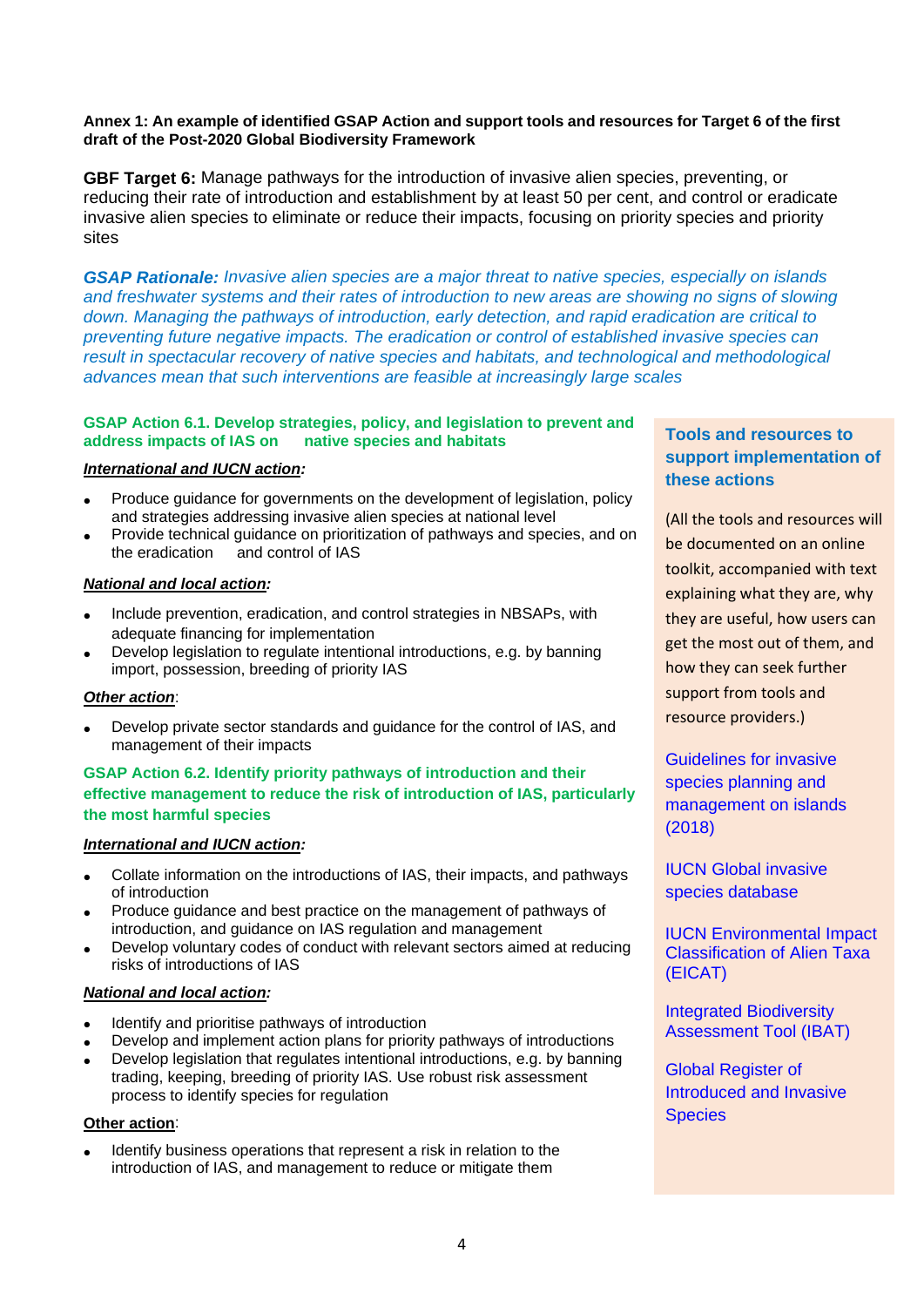#### **GSAP Action 6.3. Eradicate, or control, IAS that have (or are likely to have) the most harmful impacts upon indigenous species**

#### *International and IUCN action:*

- Mobilise information to support the identification, and prioritisation of IAS and vulnerable sites, particularly those of high biodiversity importance such as Key Biodiversity Areas, and their effective management.
- Maintain and update the Global Invasive Species Database, including with EICAT assessments, and the Global Register of Introduced and Invasive Species.

#### *National and local action:*

- Identify alien species that are currently present and those that may arrive in the near future
- Identify IAS that are having the most harmful impacts on native species (and socio-economic impacts incl. human health), both currently and in the future
- Identify sites that are the most vulnerable to IAS, particularly Key Biodiversity Areas that are threatened by IAS
- Prioritise IAS for eradication and control.
- Eradicate, and where not possible, control or contain priority IAS

#### *Other action:*

• Engage private sector in planning and implementation of IAS management, especially where directly related to business operations

#### **GSAP Action 6.4. Build capacity, stakeholder engagement and public awareness of the impacts of invasive alien species**

#### *International and IUCN action:*

- Make available finance, capacity and other resources to support action at a regional, national and sub-national level.
- Collaborate with relevant sectors and stakeholders to develop and encourage use of voluntary codes of conduct and guidelines on IAS
- Raise awareness through dedicated communication campaigns

#### *Regional action:*

• Establishment of expert networks to share information and knowledge, and develop regionally applicable guidance and standards.

#### *National and local action:*

- Build national capacity for biosecurity, monitoring and research, rapid eradication, management, and restoration.
- Raise awareness with key stakeholder groups on the impacts of IAS and control measures
- Involve local communities in the planning and implementation of IAS management.

### **Tools and resources to support implementation of these actions**

(All the tools and resources will be documented on an online toolkit, accompanied with text explaining what they are, why they are useful, how users can get the most out of them, and how they can seek further support from tools and resource providers.)

[Island invasives : scaling up](https://portals.iucn.org/library/node/48358)  [to meet the challenge \(2019\)](https://portals.iucn.org/library/node/48358)

[Island invasives :](https://portals.iucn.org/library/node/10038)  [eradication and](https://portals.iucn.org/library/node/10038)  [management : proceedings](https://portals.iucn.org/library/node/10038)  [of the International](https://portals.iucn.org/library/node/10038)  [Conference on Island](https://portals.iucn.org/library/node/10038)  [Invasives](https://portals.iucn.org/library/node/10038) (2012)

[Turning the Tide: The](https://portals.iucn.org/library/efiles/documents/ssc-op-028.pdf)  [Eradication of Invasive](https://portals.iucn.org/library/efiles/documents/ssc-op-028.pdf)  [Species \(2002\)](https://portals.iucn.org/library/efiles/documents/ssc-op-028.pdf)

[FAO Sustainable Forest](http://www.fao.org/sustainable-forest-management/toolbox/cases/case-detail/en/c/232138/)  [Management \(SFM\) Toolbox](http://www.fao.org/sustainable-forest-management/toolbox/cases/case-detail/en/c/232138/)